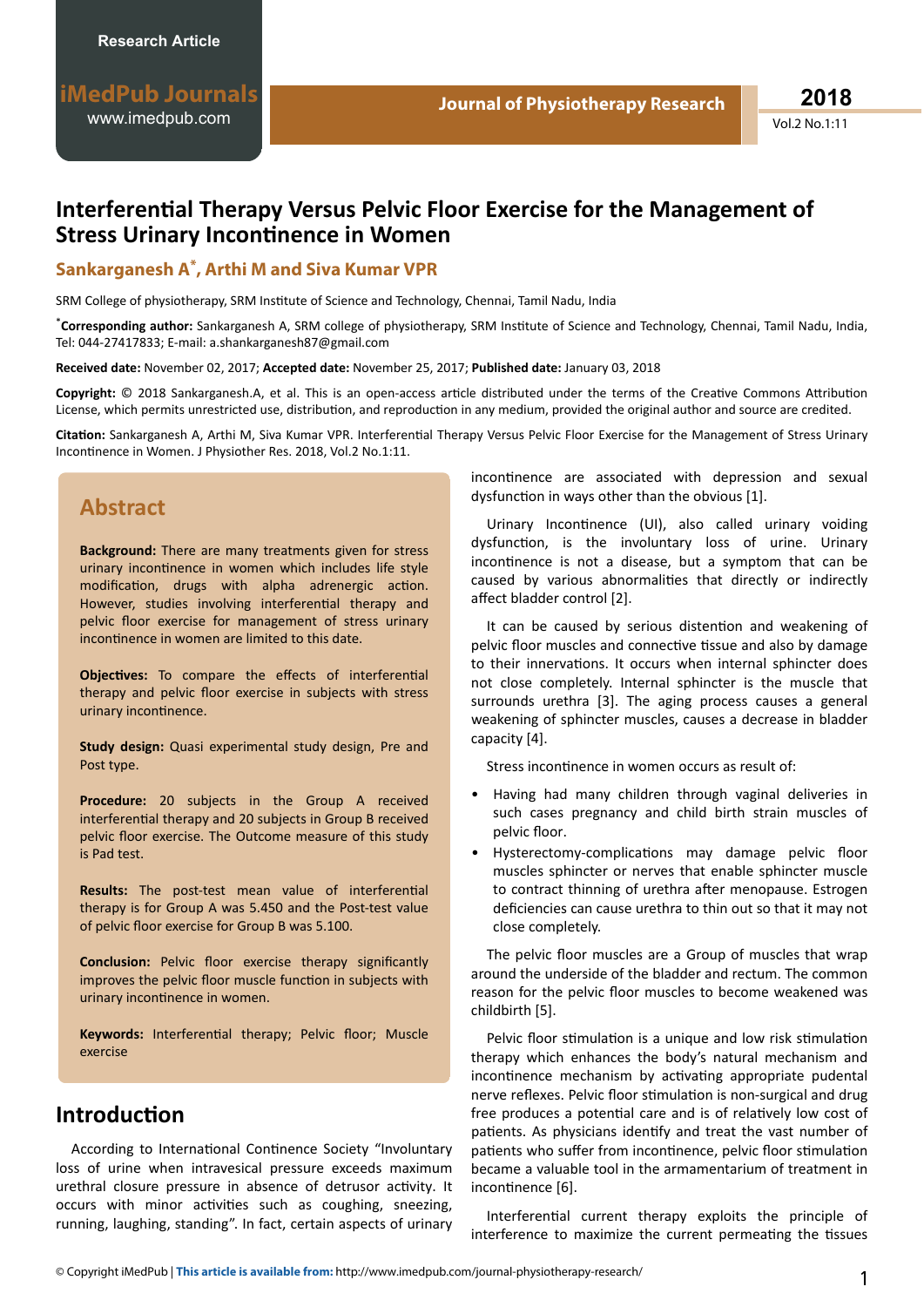whilst reducing to a minimum unwanted stimulation of cutaneous nerves. Urinary incontinence is treated at 5-10 Hz for 15 minutes, the lower rate of stimulation representing an attempt to excite small afferent fibers in the pudendal nerve that have a slow conduction velocity [7]. This will to produce reflex inhibition of detrusor following contraction of the slow twitch pelvic floor muscles.

Pelvic floor muscle exercises after childbirth may prevent stress incontinence developing later in life. Pelvic floor muscle training exercise is recommended as the first choice of treatment for women with the types of Urinary incontinence after remediable conditions have been excluded [8].

An efficient treatment for urinary incontinence requires studying women as a whole, taking in consideration not only the pathology, but also the social and emotional aspects involved [9]. Surgical treatment is usually one of the firstchoice treatments that come to mind, however, interest in a more conservative solution has increased. The International Continence Society recommends that the conservative treatment be considered as the first option of intervention in incontinent women [10].

Classic urodynamic methods such as stress test and videourodynamics (VCS) may provide objective verification of urinary incontinence, but in themselves do not allow for any quantification of urinary loss. Perineal pad weighting test has been proposed as a practical method of quantitating the urine loss in both clinical and research setting [11-18]. The test have been shown to be easy to perform and reproducible (Figure1).

## **Methodology**

This was a quasi-experimental study done to analyze Interferential Therapy Versus Pelvic Floor Exercise for the Management of Stress Urinary Incontinence in Women, study type was comparative study, sampling method convenient sample size of 40 subjects and study duration 4 weeks and study setting Department of Obstetrics and Gynecology SRM Medical College and Research Centre, Chennai.

#### Inclusion criteria of the study are as follows

- Women diagnosed with stress urinary incontinence Age 30-50 vears.
- Post natal women.

#### **Exclusion criteria of the study are as follows**

- Pelvic fractures Patients those who undergone previous gynecological or neurological operations for correction of stress incontinence.
- Tumors.
- Urge incontinence.
- Psychological impairment.
- Any gynecological infections Menstruation.
- Diabetes Mellitus.

### **Materials used in the study**

- Interferential therapy unit.
- Rubber electrodes.
- Lint pouch Water bowl.  $\bullet$
- $\bullet$ Surgical Spirit, Sanitizers, Cotton, Rubber Gloves, Sanitary Napkin and Spring Balance.

#### **Outcome measures of the study**

#### Pad test:



Figure 1 Outcome measures of the study: Pad test.

## **Procedure**

This study includes totally 40 female subjects suffering from stress urinary incontinence around age Group of 30 to 50 years is selected according to inclusion and exclusion criteria. The procedure will be explained to subjects and written informed consent form will be taken.

Diagnosis of stress urinary incontinence was done first to measure their quantification of urine leakage using pad test before starting the treatment. Then the subjects were separated in to 2 Groups-Group-A (interferential therapy) and Group-B (pelvic floor exercise), 20 subjects in each Group.

### **Group-A interferential therapy**

Group A includes 20 subjects.

- Patient position: The treatment was given in supine position with knees placed apart.
- Position of electrodes: Four electrodes covered with lint cloth pouch was used, two placed in lower abdomen (below the level of anterior superior iliac spine (ASIS) on both the sides) and the other two is placed on the medial aspects of both the thighs.
- Procedure: The treatment was given 3 sessions per week for 4 weeks. During each session of treatment the lint cloth pouch was changed regularly for each patient.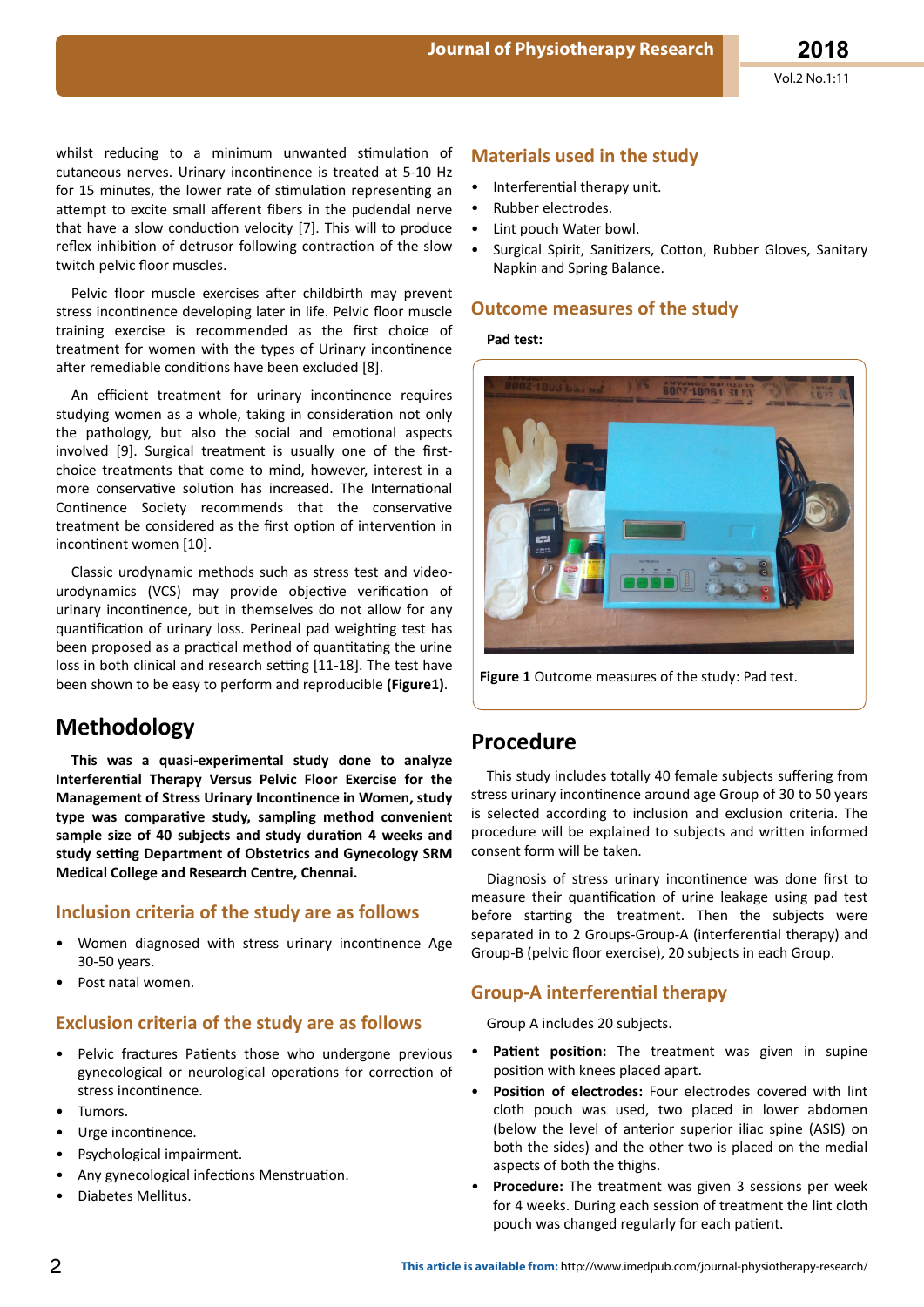- **Frequency:** 0-10 Hz.
- **Intensity**: Intensity based on subject's tolerance level.
- **Duration: 15 minutes.**

## **Group-B pelvic floor exercises**

Group B includes 20 subjects.

Exercise was taught to the subjects and they are advised to continue the exercise for 4 weeks.

- Do the exercise every day for four weeks.
- Hold urine for 10 seconds and relax.
- Hold motion for 10 seconds and relax.
- Contract vagina for 10 seconds and relax.
- Contracting vagina doesn't contract other areas like back, thigh, and buttocks.
- Don't hold breathing while doing the exercise.

Once the 4 weeks of treatment session got ended the patients was again taken to measure the quantification of incontinence using pad test [19-26]. The test is started without the patient voiding. A pre weighed absorbent perianal pad is put on and the timings begin. The patient is asked not to void until the end of the test.

The patient's drinks 500 ml of sodium free liquid within 15 minutes then sits or rest the end of the half an hour. In the following half an hour the patient walks around, climbs up and down one flight of stairs and performs the following exercises.

- Standing up from sitting (10 times).
- Coughing vigorously (10 times).
- Running on the spot (1 min).
- Bending down and pick up small object (5 times).

• Washing hands under cold running water for 1 min.

Approval from the Institutional Ethical Committee was obtained before starting the study. The Study design was experimental study and the study type was comparative type, Sampling method was convenient sampling with the sample size of 24 subjects and study duration of 6 weeks, Study setting was on SRM Medical College Hospital & Research Centre, Kattankulathur [27-32]. Inclusion criteria were both men and women with Pain in the shoulder for at least 3 months, age between 40 to 70 years of Primary adhesive capsulitis.

Exclusion criteria were subjects with history of shoulder surgery or manipulation under anesthesia, Neurologic deficits affecting shoulder functioning during daily activities, Pain or disorders of the cervical spine, elbow, wrist, or hand and other pathological conditions involving the shoulder rotator cuff tear [32-36].

At the end of the hour the pad is removed and weighed using spring balance, any difference from the starting pad weight constitutes fluid loss and is recorded.

If the pad becomes saturated during the test then a second pad may be used. In assessment an increase of 1g is allowed as normal to compensate for possible sweating and vaginal discharge.

# **Data Analysis**

The obtained data was analyzed by using the SPSS software (VERSION 17). Paired 't'-test was used to test whether there is a significant difference in Group A and Group B (Table 1).

Independent 't'-test was used to test the results between Group A and B **(Tables 1A-3; Graphs 1-3)**.

Table 1 Comparison of pre and post values of pad test before and after exercise in Group-a subject treated with interferential therapy for 4 weeks.

| <b>Paired Sample Satistics</b> |                 |      |    |           |                      |           |  |
|--------------------------------|-----------------|------|----|-----------|----------------------|-----------|--|
|                                | Group A         | Mean | N  | <b>SD</b> | <b>Paired t Test</b> | P Value   |  |
| Pair 1                         | Pad Pre Before  | 4.0  | 20 | 0.0       | <b>NA</b>            | <b>NA</b> |  |
|                                | Pad post Before | 4.0  | 20 | 0.0       |                      |           |  |
| Pair 2                         | Pad pre After   | 6.6  | 20 | 0.0       | 6.9                  | 0.001     |  |
|                                | Pad Post After  | 5.4  | 20 | 0.0       |                      |           |  |

Table 1A Correlations of pre and post value of pad test after exercise.

| <b>Paired samples Correlation</b> |                                  |    |                 |           |  |  |
|-----------------------------------|----------------------------------|----|-----------------|-----------|--|--|
|                                   | Group A                          | N  | Correlation (r) | Sig Level |  |  |
| Pair 2                            | Pad pre After and Pad post After | 20 | 0.332           | 0.152     |  |  |

NS-Not statistical significance Correlation between Pad Pre After and Pad Post After in Group A at 95% (P>0.05).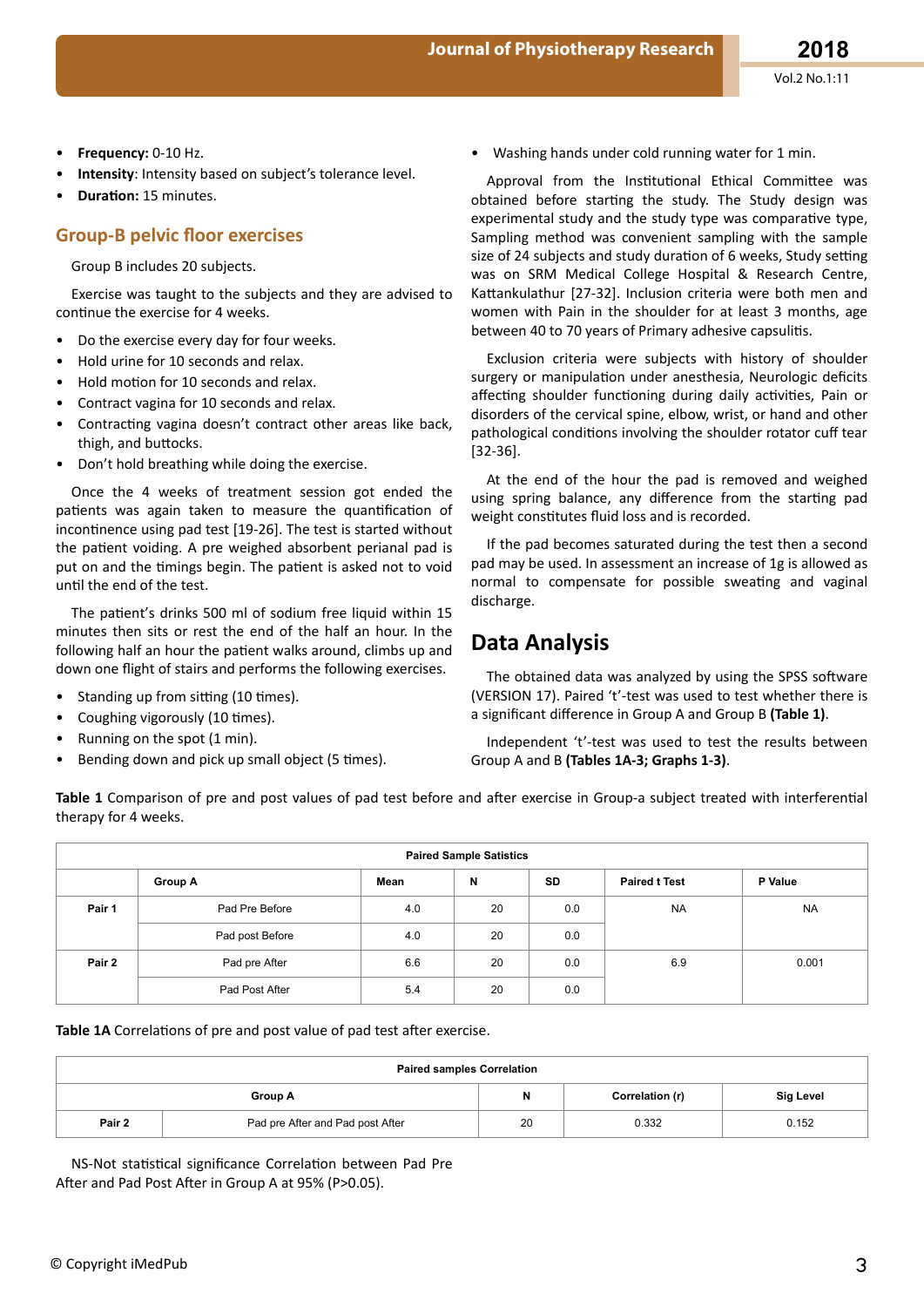Table 2 Comparison of pre and post values of pad test before and after exercise in Group b subjects treated with pelvic floor exercise for 4 weeks.

| <b>Paired Sample Statistics</b> |                 |      |    |           |                      |            |  |  |
|---------------------------------|-----------------|------|----|-----------|----------------------|------------|--|--|
| <b>Group B</b>                  |                 | Mean | N  | <b>SD</b> | <b>Paired t Test</b> | P Value    |  |  |
| Pair 1                          | Pad Pre Before  | 4.0  | 20 | 0.0       | <b>NA</b>            | <b>NA</b>  |  |  |
|                                 | Pad Post Before | 4.0  | 20 | 0.0       |                      |            |  |  |
| Pair 2                          | Pad pre After   | 6.9  | 20 | 0.718     | 19.615               | $0.001***$ |  |  |
|                                 | Pad Post After  | 5.1  | 20 | 0.718     |                      |            |  |  |

Table 3 Comparison of pre and post values of pad test of both Group A and Group B.

|                        | Groups  | N  | Mean | SD    | <b>Unpaired t Test</b> | P Value    |
|------------------------|---------|----|------|-------|------------------------|------------|
| Pad pre Before         | Group A | 20 | 4.0  | 0.0   | <b>NA</b>              | <b>NA</b>  |
|                        | Group B | 20 | 4.0  | 0.0   |                        |            |
| Pad Pre After          | Group A | 20 | 6.6  | 0.681 | 1.356                  | 0.183 NS   |
|                        | Group B | 20 | 6.9  | 0.718 |                        |            |
| <b>Pad Post Before</b> | Group A | 20 | 4.0  | 0.0   | <b>NA</b>              | <b>NA</b>  |
|                        | Group B | 20 | 4.0  | 0.0   |                        |            |
| <b>Pad Post After</b>  | Group A | 20 | 5.4  | 0.605 | 1.667                  | $0.104$ NS |
|                        | Group B | 20 | 5.1  | 0.718 |                        |            |

NA-Not Applicable \*\*\*- There is statistical significance difference between Pad Pre After and Pad Post After in Group A at 95% (P<0.05).



Graph 1 Comparison of pre and post values of pad test before and after exercise in Group-A subjects treated with interferential therapy for 4 weeks.

There is statistical significance difference between pre pad test before exercise and post pad test after exercise in Group B Patients treated with Pelvic floor exercises at 95% (P<0.05).



Graph 2 Comparison of pre and post values of pad test before and after exercise in Group b subjects treated with pelvic floor exercise for 4 weeks.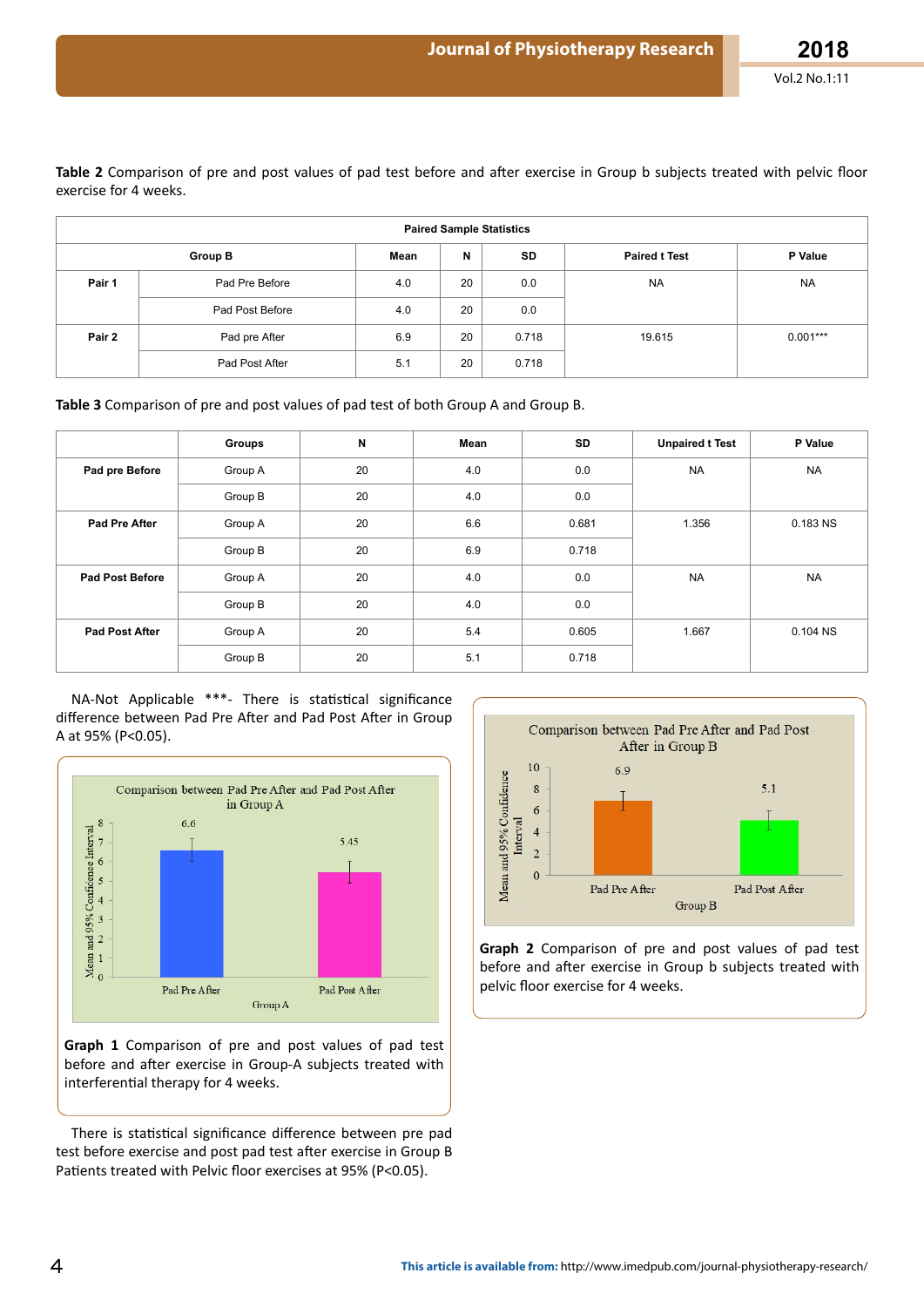

Graph 3 Comparison of pre and post values of pad test of both Group-A and Group-B.

# **Results**

Results were analyzed using paired t-test by using SPSS version 17.

According to Table 1 the study shows values of Group A that the pad pre before is 4.00 and pad pre after is 6.60 and pad post before is 4.00 and pad post after is 5.450. The statistics show that there is statistically significant difference in pad pre before and pad pre after and pad post before and pad post after when treated with interferential therapy.

According to Table 1A shows the correlation between pad pre after and pad post after and the value is 0.322 and significant value is 0.152 which is not significant.

According to Table 2 the study shows the values of Group-B that the pad pre before is 4.00 and pad pre after is 6.90, pad post before is 4.00 and pad post after is 5.100. The statistics show that there is significant difference in pad pre before and pad pre after and pad post before and pad post after when treated with pelvic floor exercises.

According to Table 3 the values of pad pre before and pad pre after, pad post before and pad post after of both Group A and Group B are compared and the results shown are not significant when treated with interferential therapy for Group A and pelvic floor exercises for Group B.

## **Discussion**

This study was focused to compare the conservative management for stress urinary incontinence in post natal women.

The risk factors for the development of urinary incontinence in women include: Childbirth, mode of delivery, pregnancy, increased parity, hysterectomy, recurrent urinary tract infections, gastrointestinal factors, medications such as diuretics, sedatives and beta- blockers, smoking, alcohol and caffeine use, presence of two or more chronic diseases such as chronic obstructive pulmonary disease (COPD), congestive heart failure (CHF), diabetes, advanced age, white race, and high body mass index. Other causes of incontinence in both men and women include: Diseases that damage the cortical

and subcortical inhibitory centers such as dementia, Alzheimer's disease, normal pressure hydrocephalus, and multi-infarct disease.

The continence mechanism of lower urinary tract relies on a complex interaction of anatomy, tissue integrity and nerve reflexes. The purpose of the urethra is to provide a conduit from the bladder to the outside. Essential anatomic elements to continence include proper mucosal apposition, constant urethral tone and maintenance of the bladder neck/proximal urethra in the retro pubic position.

A poorly functioning urethra can also contribute to or be the primary cause of stress urinary in continence. Patients with stress urinary incontinence were previously described as having intrinsic sphincteric deficiency (ISD) or type-III incontinence.

An atrophic urethral mucosa, a scarred or fibrotic submucosal layer, poor venous plexus and/or impaired smooth muscle function can prevent normal apposition of the urethral mucosa. This loss of the normal tissue elastic properties from multiple surgeries, aging, estrogen deficiency or radiation can impair normal cooptation and pressure transmission in the urethra, resulting in urine loss with minimal exertion. Importantly, patients may have some degree of a poor functioning urethra working in concert with deranged anatomy or nerve injury, with all factors contributing to stress urinary incontinence.

In the present study, the post pad test values of Group A and Group B has been compared. The results of Group A (interferential therapy) shows that the pre pad test values is 6.60 and post pad test values is 5.450. The statistics shows that there is significant difference t value (0.001) in pre pad test and post pad test when treated with interferential therapy (Group-A) in Table 1. Doug et al. reported 36% cure rate with interferential therapy alone. Pudendal nerve is the key nerve for the electrical stimulation therapy to improve the stress urinary incontinence due to 1) its extensive innervation of the pelvic floor 2) major role in volitional and pelvic and bladder muscle activity and 3) its proximal to the vagina and rectum. Investigators generally agree that effective pelvic floor stimulation uses pudendal nerve reflexes to stimulate a strong contraction of pelvic floor muscles.

Stimulation frequency appears to be the most critical factor for influencing continence mechanism via pudendal nerve reflexes. Stimulation at a relatively high frequency (50 Hz) can cause pelvic floor muscle contraction through a pudendal nerve reflex loop. Stimulation at a low frequency (10 Hz) can activate pudendal nerve to pelvic floor reflex that depresses or eliminates uninhibited bladder contractions.

Pelvic floor muscle stimulation for the stress incontinence contracts the same as muscles getting contracted during pelvic floor exercises.

#### The advantages of pelvic floor muscle stimulation are:

- The correct muscles are always contracted.
- Voluntary compliance to exercise.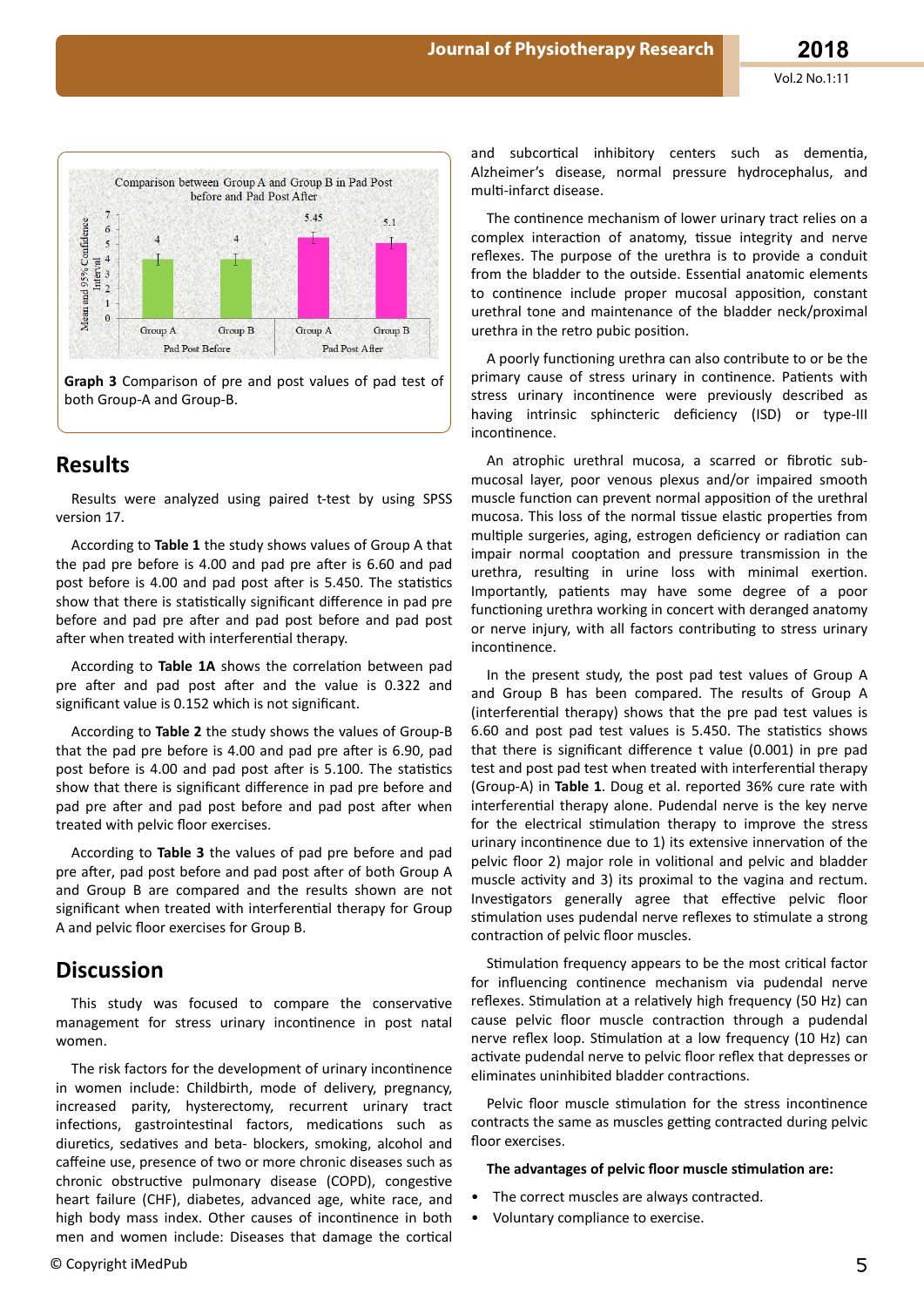It has been seen that stimulation of pudendal nerve will trigger long latency spinal cord reflex response. In addition to direct motor response, this reflex stimulus causes a widespread contraction of pelvic floor muscles. These contractions can strengthen the pelvic floor muscles, elevating the bladder neck and increasing outflow resistance to urine leakage.

Pelvic floor muscle stimulations a unique, low risk therapy which enhances the body's natural continence mechanism by activating appropriate pudendal nerve reflexes. It is also nonsurgical drug free, provides a potential cure, and is of relatively low cost to patients.

In the other hand several reports confirmed the effect of pelvic floor exercises (PFE) on female urinary incontinence. Pelvic floor muscle exercise therapy for stress incontinence focused on the integration of the automatic and subconscious use of the pelvic floor muscles during the daily posture and movement patterns, and on integration of pelvic floor muscles exercise in daily life.

The therapy included teaching about the anatomy and function of the bladder, the pelvic floor muscles, the continence mechanism, toilet behavior, and education on the importance of adherence to the advice.

The Pelvic floor muscle exercise therapy is a simple method and it is frequently used. The International Continence Society recommends that conservative treatment be the first option of intervention in incontinent women. Several studies prove the effectiveness of Pelvic floor muscle exercise in urinary symptoms of incontinent women.

The pelvic floor muscles are a Group of muscles that wrap around the underside of the bladder and rectum. Stress incontinence is when urine leaks when there is a sudden extra pressure ('stress') on the bladder. Urine tends to leak most when you cough, laugh, or when you exercise (like jump or run). Strengthening the pelvic floor muscles can often cure stress incontinence. After child birth. The common reason for the pelvic floor muscles to become weakened is childbirth. If vou do pelvic floor muscle exercises after childbirth, it may prevent stress incontinence developing later in life.

The study shows the values of Group B (pelvic floor muscle exercise) that the Pre pad test is 6.90 and post pad test is 5.100. The statistics show that there is significant difference t value (0.001) in pre pad test and post pad test when treated with pelvic floor exercises in Table 2.

Many factors may contribute to the success of pelvic-floor musculature exercises. When Pelvic floor muscle weakness is due to peripheral nerve damage, regaining Pelvic floor muscle strength through active exercise will improve support to the pelvic floor directly. Contractions of pelvic-floor muscles also tighten the fascial attachments to the urethra, which in turn increases urethral pressure. These fascial attachments, which normally fix the urethra in place, may provide inadequate pelvic-floor support.

Kegel described a pelvic muscle exercise program exercise program in 1948 that has formed the basis for many

techniques of exercising the appropriate muscles. Pelvic floor muscle training is best taught by therapist who can instruct the patient on which to exercise.

Pelvic floor physiotherapy plays an important role in management of cases of stress incontinence. Pelvic floor exercise alone is a safe, simple treatment.

The values of pre pad test and post pad test of both Group A (interferential therapy) and Group B (pelvic floor exercise) are compared, the Graph 3 represents the difference of Group A (interferential therapy) and Group B (pelvic floor exercise) in post-test which shows Group B (pelvic floor exercise) have shown reduction in weight of the pad than Group A (interferential therapy).

The values of pre pad test and post pad test of both Group A (interferential therapy) and Group B (pelvic floor exercise) are compared, the Graph 3 represents the difference of Group A (interferential therapy) and Group B (pelvic floor exercise) in post-test which shows Group B (pelvic floor exercise) have shown more reduction in weight of the pad than Group A (interferential therapy). For stress incontinence most patients see significant improvement in six to eight weeks. Electrotherapy and pelvic floor stimulation, but the study has been done in short duration within 4 weeks so the Group B (pelvic floor exercise) has been found effective comparing Group-A (interferential therapy).

# **Conclusion**

The study shows pelvic floor exercises shows more improvement when comparing interferential therapy in subjects with Stress Urinary Incontinence. So this study recommends the use of Pelvic Floor exercise over Stress Urinary Incontinence.

## **References**

- Kegel ALT (1964) Kegel exercises to assist women during delivery  $1<sub>1</sub>$ by increasing the strength of muscles, improves muscle flexibility and muscle control. British J Obstetric Gynaecol 95: 77-89.
- Yamanishi T, Mizuno T, Yoshida K, Sakakibara R, Uchiyama T, et al. (1982) The efficacies of interferential therapy for the treatment of urinary incontinence and storage dysfunction refractory to the conventional conservative treatments. Am J Obstetric Gynecol 174: 76-84.
- Henry MM (1984) Prevalance of fecal and urinary incontinence 3. developing after vaginal delivery and their effect on pelvic floor muscles. Iran J Nurs Midwifery Res. 20: 347-353.
- Olson (1987) Electrotherapy and pelvic floor stimulation. Am J  $4.$ Obstetric Gynecol 7: 19-24.
- 5. Henalla SM, Kirwan P, Castleden CM, Hutchins CJ, Breeson AJ (1988) significant improvement of pelvic floor exercises alone with patients having incontinence. British J Obstetric Gynaecol 95: 602406.
- Dwyer PL, Lee ECT, Hay DM (1988) Obesity and urinary  $6.$ incontinence in women. British J Obstetric Gynaecol 95: 91-96.